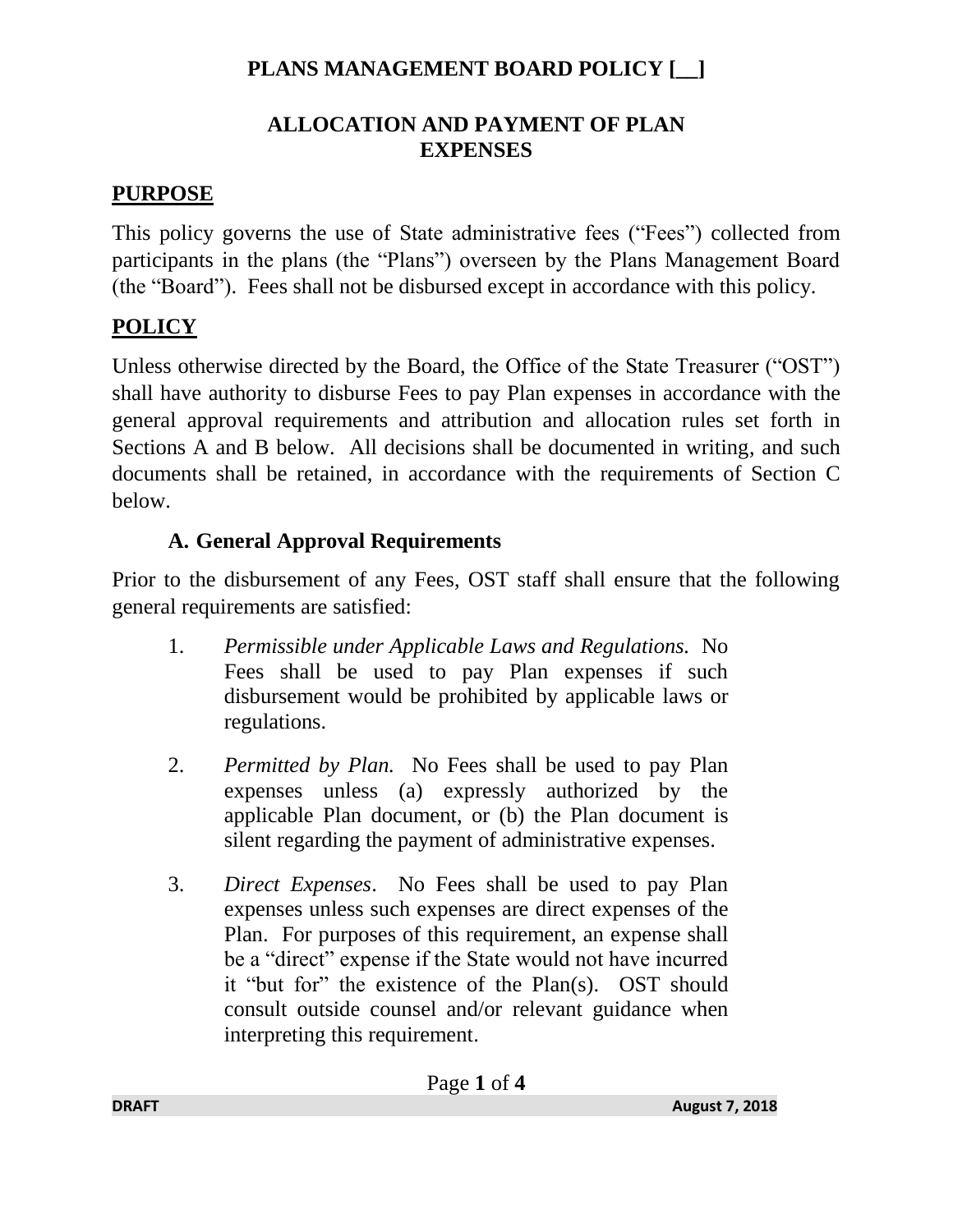- 4. *Reasonable Expenses*. No Fees shall be used to pay Plan expenses unless such expenses are reasonable. No Plan expense shall be deemed "reasonable" unless it is reasonable in amount after considering all relevant facts and circumstances. In addition, except as provided in the immediately following sentence, no Plan expense shall be deemed "reasonable" if it was incurred in the performance of settlor functions, expenses for which the State, as the Plan sponsor, should reasonably be expected to bear the cost in the normal course of its business operations. For purposes of this policy, expenses incurred in connection with the marketing of the State's college investment Plan are "reasonable" if (a) in consultation with outside counsel if deemed necessary, it is determined that such activities do not constitute settlor functions, and (b) such expenses otherwise meet the requirements of this Subsection A.5. OST should consult outside counsel and/or relevant guidance pertaining to "settlor functions" when interpreting this requirement.
- 5. *Adherence to Budget.* Absent Board approval, OST shall not disburse Fees in excess of the line-item amounts set forth in the annual budget approved by the Board.

## **B. Attribution and Allocation Rules**

In addition to the foregoing approval requirements, prior to the disbursement of any Fees, OST staff shall ensure that Plan expenses are attributed and/or allocated to the appropriate Plan. In making such determinations, OST staff shall adhere to the following rules:

- 1. *Attribution*. Plan expenses should be attributed to the Plan that incurs the expenses. No Plan should pay for administrative expenses directly incurred by or otherwise attributable to another Plan.
- 2. *Allocation, Generally*. Where Plan expenses are attributable to more than one Plan, the expenses should be allocated across appropriate Plans using the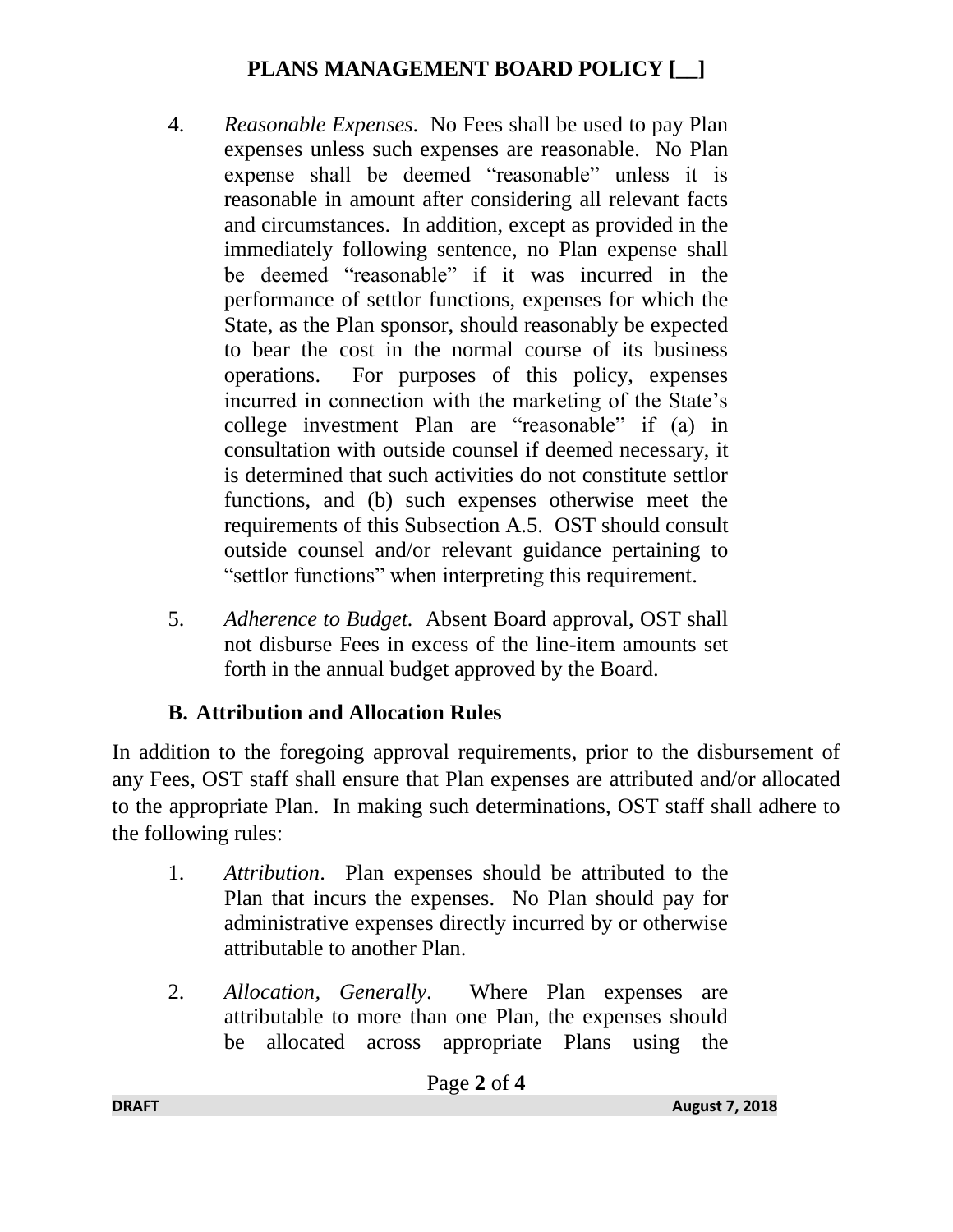methodologies listed below, if applicable, or another reasonable allocation method approved by outside counsel.

- 3. *[Sub-Allocation of 403(b) Expenses*. Expenses properly attributed to the 403(b) Plan should not be paid with Fees collected from participants in a group contract by the current Plan provider, Voya Institutional Trust Company, or its affiliates, from and after September 2016 if such expenses were incurred in connection with services that were not for the general benefit of 403(b) participants, but rather exclusively benefitted either (a) participants with individual contracts issued by a vendor authorized under the 403(b) Plan between January 2009 and September 2016 (often referred to as the "legacy" accounts), or (b) individuals with individual contracts issued by a vendor prior to January 2009 (often referred to as the "orphan" accounts)].
- 4. *Allocation of OST Staff Expenses*. Expenses for salaries and benefits for OST staff who support the Plans (other than the ABLE plan) full time may be allocated pro rata across such Plans based on asset values and consistent with the recommendations of outside counsel. OST shall on an annual basis, or whenever circumstances indicate that a reasonableness assessment would be appropriate (*e.g.*, a change in job responsibilities), test the reasonableness of the asset-based allocation method and determine whether a different methodology (*e.g.*, allocation based on employee time) should be utilized.
- 5. *Rules for Attorneys Fees and Expenses*. Outside counsel who support the Plans must bill each Plan separately. Where attorney time is spent or expenses are incurred across multiple Plans, outside counsel should allocate time and expenses equally among such Plans to the fullest extent possible unless doing so would be unreasonable.